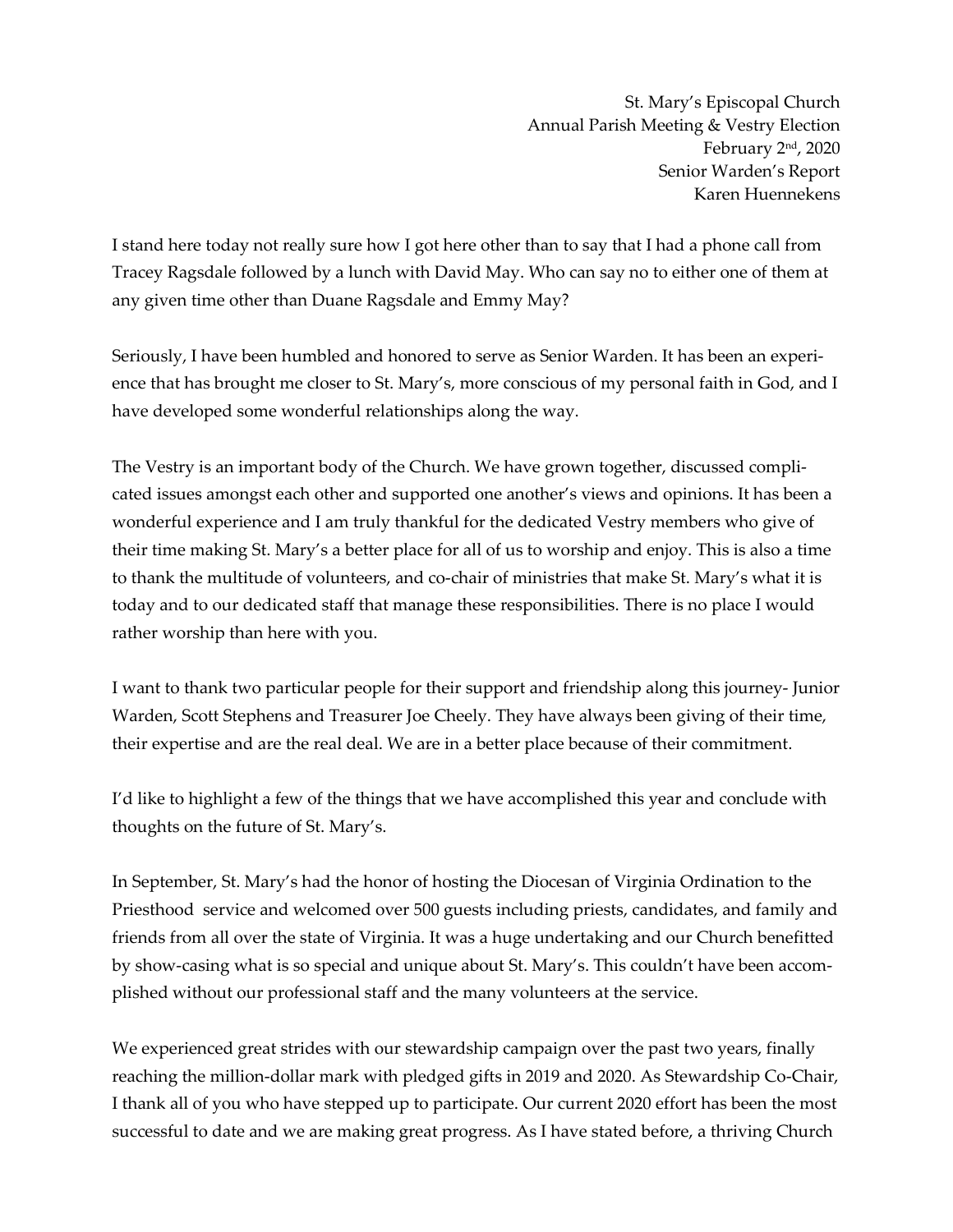needs a strong stewardship culture. Stabilization of the stewardship campaign, seeing an increase in giving levels, and planning for the sustainability of St. Mary's future is extremely important to all of us. With the development of a planned giving program to launch soon, we are looking to the future and preparing for a new generation of worship participants. All vitally important to the legacy of St. Mary's.

With the leadership of Vestry member Patsy Simril and volunteer Barbara Tavenner, we added the Welcomers' Committee ministry this year to cultivate our newest members and provide a support system to those individuals and families visiting St. Mary's. This committee is the first face of our church and instrumental in providing a good first experience that will hopefully lead to a more engaged member.

Our services are reaching record attendance levels in both Little St. Mary's and New St. Mary's. We have continued to see a swell in attendance at our adult forums and education opportunities and bible studies. Our Lunch and Learns have been popular and we look forward to our first series of speaker workshops and retreats. Our staff continues to do an excellent job of answering the needs of spiritual development and fulfillment and offering unique ways for us to participate.

We were happy to revitalize Children's Chapel for our youngest St. Mary's participants and have high hopes that this opportunity will expand and continue to reach the need of our young families.

Our Fellowship committee was instrumental in identifying the needs for the renovation of our kitchen and the replacement of appliances to better serve our Fellowship team and church members. We thank our buildings and grounds committee for their expertise and their time in managing these maintenance and renovation projects and keeping a pulse on the projects to come. They have dealt with rotten wood, new awnings, fences, and painting, to thousands of honeybees in the bell tower and everything in between. Most recently, we are thankful for the ingenuity in building posts to aid in our worship services as congregants participate in communion in New St. Mary's. We all owe a huge debt of gratitude to the hours spent on keeping our facilities safe and operable.

Along those lines, with the support of Elizabeth Starling and Vestry member Kim O'Shea, we undertook the daunting task of cataloging the churchyard cemetery and establishing guidelines to preserve the aesthetics of our sacred grounds. This was long overdue and feel great appreciation for the research and work performed by both Elizabeth and Kim.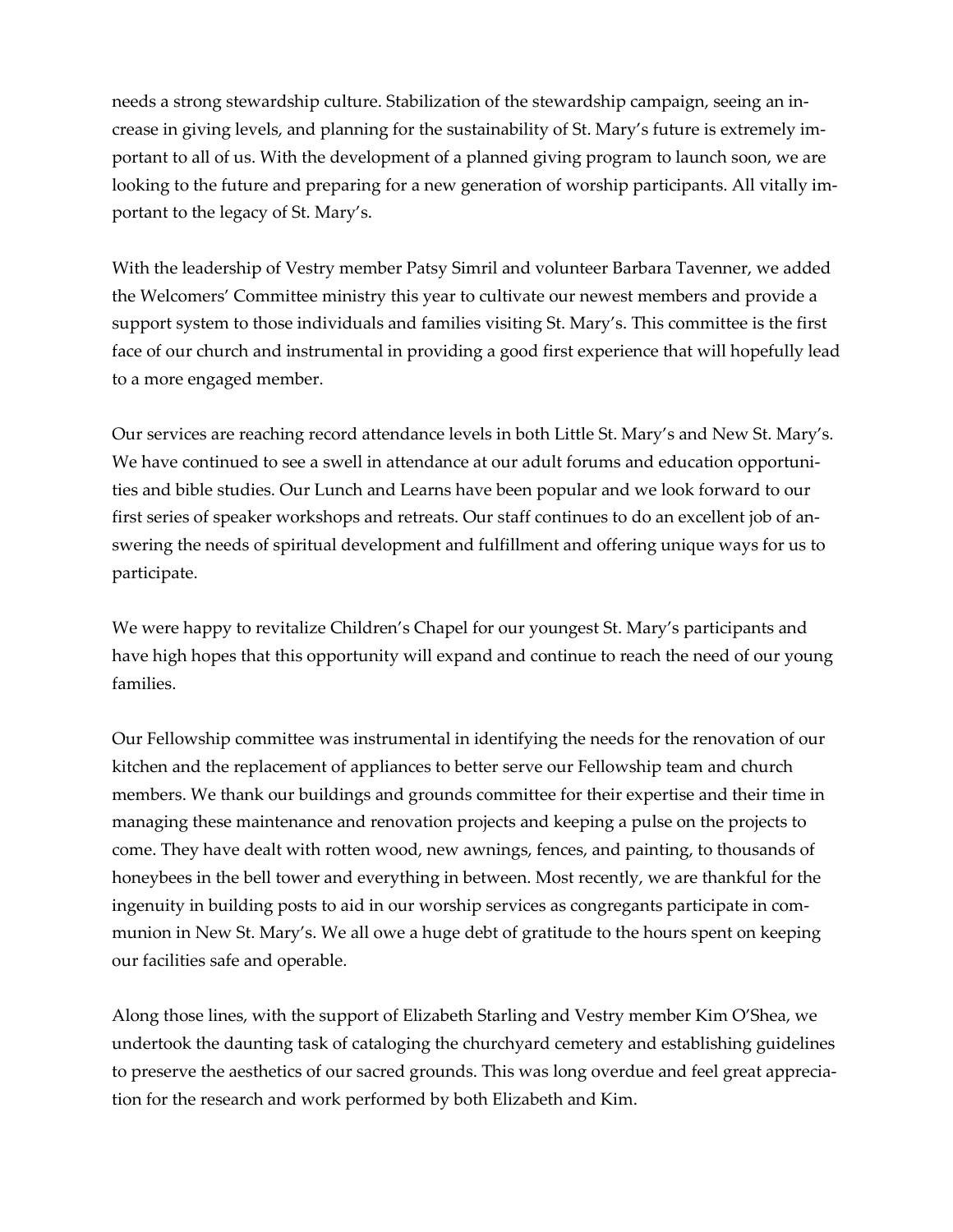Our outreach ministry has benefitted from two successful Date with the Daffodil galas and we thank the hardworking committee and Ashley Cameron for their work. The money raised from these galas benefit our community outreach grant recipients and adult and youth mission trips. We have raised over \$142,000 in the past 2 years allowing us to give more to our community and build funds for future outreach initiatives. Mark your calendars for our newest version of Date with the Daffodils as we take the party outside on Sunday, September 27 from 4-8 p.m. for a BBQ and oyster roast with fire pits and entertainment from Whiskey Rebellion. You will hear more from our co-chairs, Claire Laing and Katie Howlett in the coming months.

Most recently, we honored John Miller as Rector Emeritus for the leadership that he provided to St. Mary's for so many years and said our good-byes to Bob Hetherington who was a stabling force during our transition some 4 years ago.

What lies in store for St. Mary's in the future?

- We are actively searching for a new full-time Associate Priest that we hope will come aboard this Summer.
- We are researching new technology for our sound system in NSM to provide a greater worship experience;
- We are launching a planned giving program to help provide the needed resources to continue St. Mary's living legacy for future generations to come and will aid in the expense of maintaining our buildings and grounds.
- We will continue to educate and inform our parishioners about the stewardship process hoping to achieve higher participation percentages from our members. We are currently at 55% participation of the 592 households that consider St. Mary's their church Home and feel confident this number can move higher. To meet our needs, it must move higher. We also hope to decrease the number of unpaid pledges that have a direct impact on our working budget.
- We are strategically looking ahead and always evaluating our buildings and grounds projects while prioritizing immediate needs for the future. We will begin hearing more about roof replacement as our next large project.